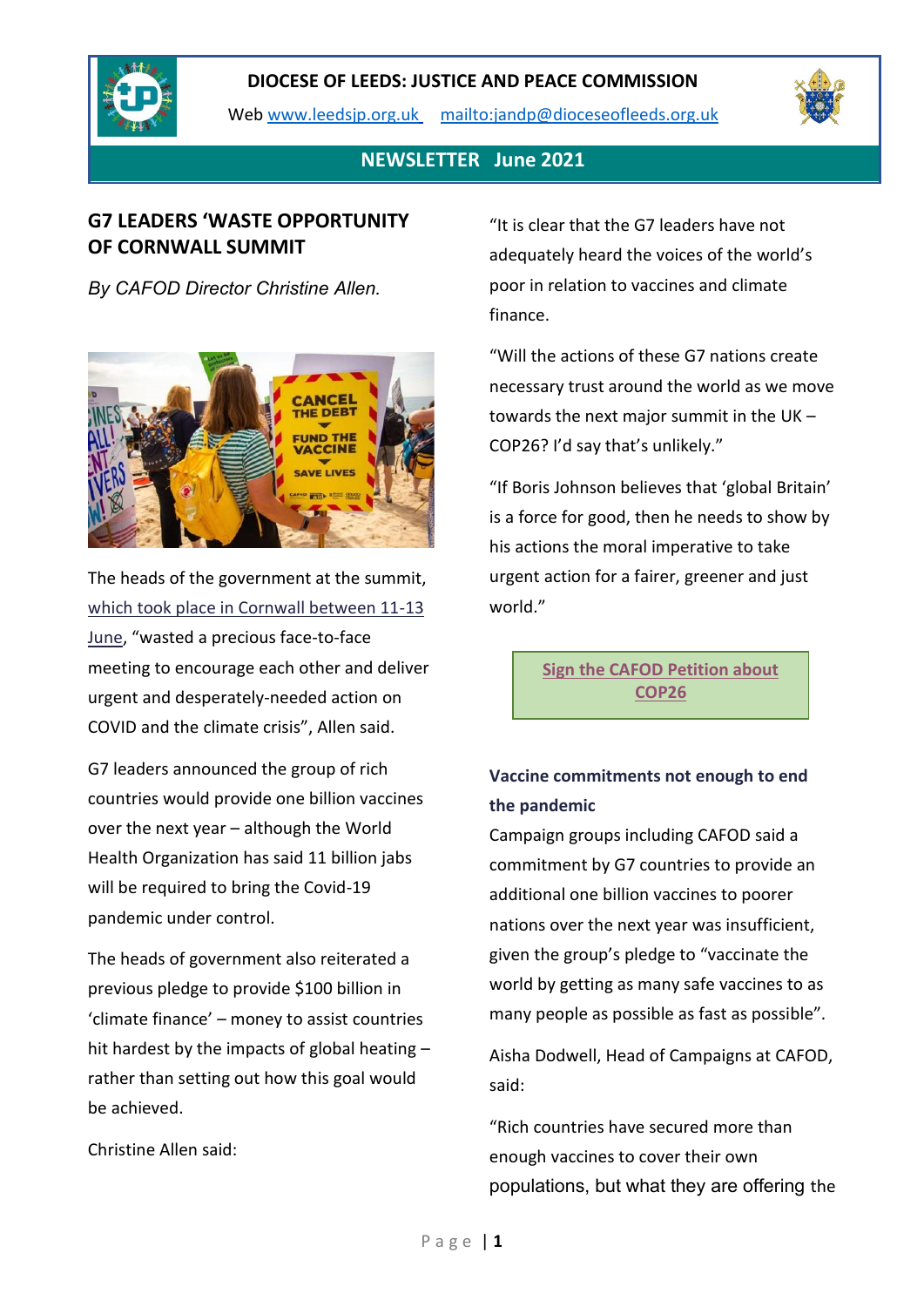

Web [www.leedsjp.org.uk](http://www.leedsjp.org.uk/) <mailto:jandp@dioceseofleeds.org.uk>



## **NEWSLETTER June 2021**

rest of the world will only help a fraction of those yet to be vaccinated.

"If G7 leaders are serious about securing vaccines for all, then they should all support proposals for a waiver to the COVID vaccine patent put forward by South Africa and India and backed by an increasing number of world leaders, including Joe Biden and Emmanuel Macron."

# **Lack of ambition on climate in run-up to COP26**

CAFOD campaigners had urged Boris Johnson to use the G7 summit to build momentum ahead of [the COP26 climate talks the UK is](https://cafod.org.uk/Campaign/Climate/What-is-COP26)  [hosting in November.](https://cafod.org.uk/Campaign/Climate/What-is-COP26)

Leaders reiterated the importance of the 1.5C global warming target, promises to reach net zero by 2050 and commitments to improve financial support for low-income countries to deal with the climate crisis.

But the prime ministers and presidents in Cornwall failed to make more ambitious financial commitments.

#### Aisha Dodwell said:

"Before COP26, we need wealthy nations to significantly step up their spending on climate finance for the countries and communities struggling to deal with the effects of climate change.

"We also need all wealthy nations to immediately end support for new fossil fuels, both domestically and internationally."

#### **G7 ignores calls to #CancelTheDebt**

The G7 leaders in Cornwall backed moves to allocate additional financial support to countries struggling to pay debts at the same time as fighting the pandemic through what are known as 'Special Drawing Rights'.

These are a mechanism for providing additional finance or 'assets' to countries, but the heads of government at the summit pushed for these to be made available through loans rather than grants, which risks adding to debt burdens for low- and middleincome countries.

The leaders at the summit failed to discuss the cancellation of debts, which is critical for helping countries facing debt crises to recover from the pandemic and which Pope Francis has urged governments to support.

**CAFOD have a petition urging the UK Government to take a position at the COP26 talks that ensures poor countries (who have done least to contribute to climate change) are not disadvantaged by the agree actions.**

**[Sign the CAFOD Petition about](https://action.cafod.org.uk/page/73304/petition/1)  [COP26](https://action.cafod.org.uk/page/73304/petition/1)**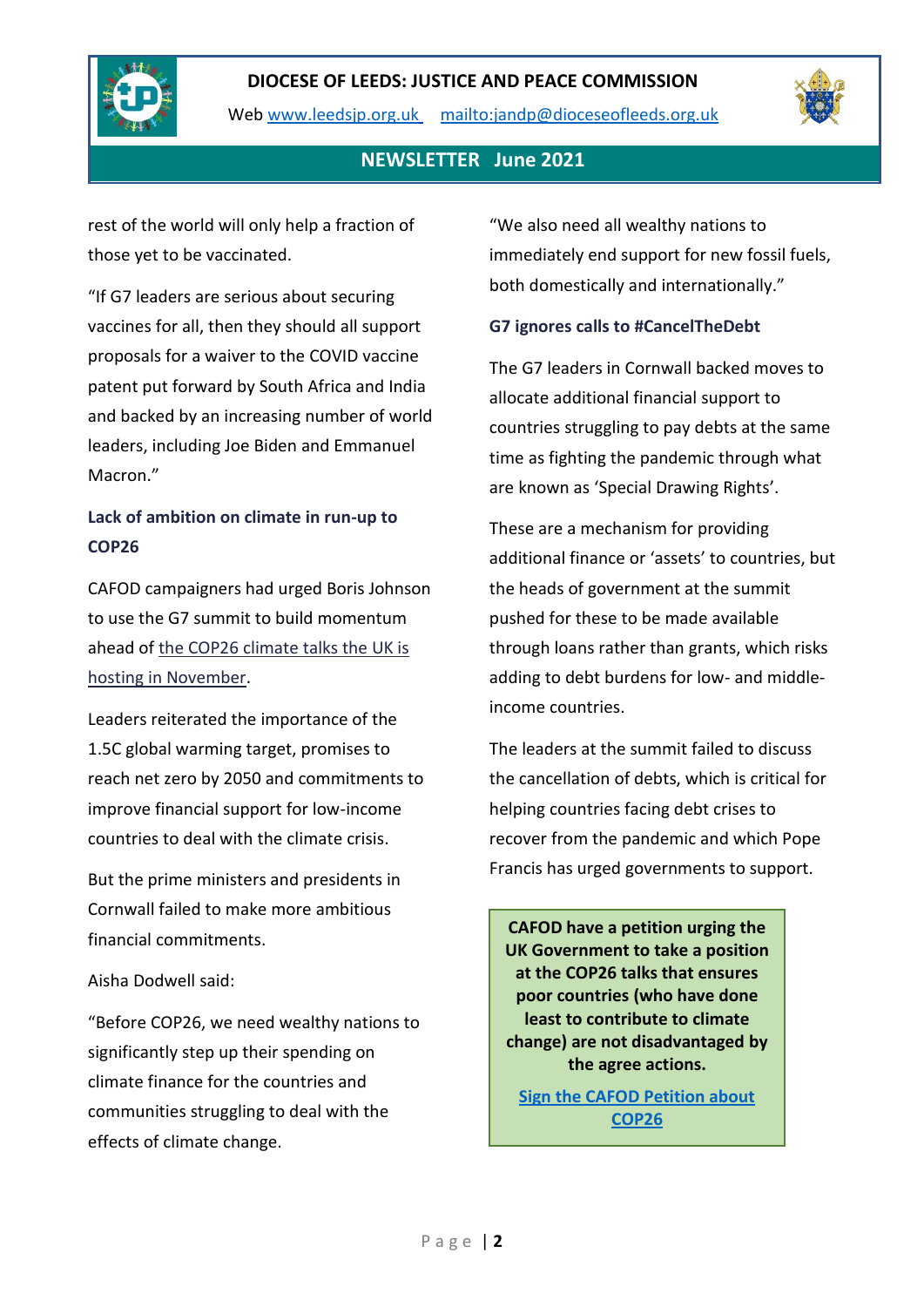

Web [www.leedsjp.org.uk](http://www.leedsjp.org.uk/) <mailto:jandp@dioceseofleeds.org.uk>



# **NEWSLETTER June 2021**

# **National Justice and Peace Network Conference 2021**



**Hayes Conference Centre, Swanwick**

**23-25 July 2021**

# **֎֎֎֎֎֎֎֎֎֎֎֎֎֎֎**

### **CAFOD Summer FUNraiser**



By raising money you'll be helping people around the world who are suffering because of the climate crisis, the pandemic and poverty.

#### What can I do as a Summer FUNraiser?

Are you a wannabe Olympian, tennis pro or football star? Take on an active challenge for

## **'2021: Life on Earth – Moment of Truth'**

As climate change, the biodiversity crisis and Covid-19 make clear, ecological conversion is becoming a matter of life and death.

Decisions to be made this year at the COP26 climate summit and in the recovery from the pandemic are critical for salvaging a viable future. This is a year of opportunity the like of which we will never see again.

At Conference 2021 we will take inspiration from Laudato Si, Fratelli Tutti and secular thinking on integral ecology. We will seize this moment of grace for the changes and choices now confronting us.

To book a place at the conference please click here: [Conference | NATIONAL JUSTICE & PEACE](https://www.justice-and-peace.org.uk/conference/)  [NETWORK \(justice-and-peace.org.uk\)](https://www.justice-and-peace.org.uk/conference/)

CAFOD this summer in celebration of the return of international sporting events! Run,

cycle, swim, play tennis or football, or anything else that you love doing.

You can do it on your own or with your family! You'll be helping people around the world who are suffering because of climate change. Here are some examples of the challenges you could take on:

- Run or cycle a particular distance over a period of time
- Do a swimming relay or get sponsored to swim in the sea.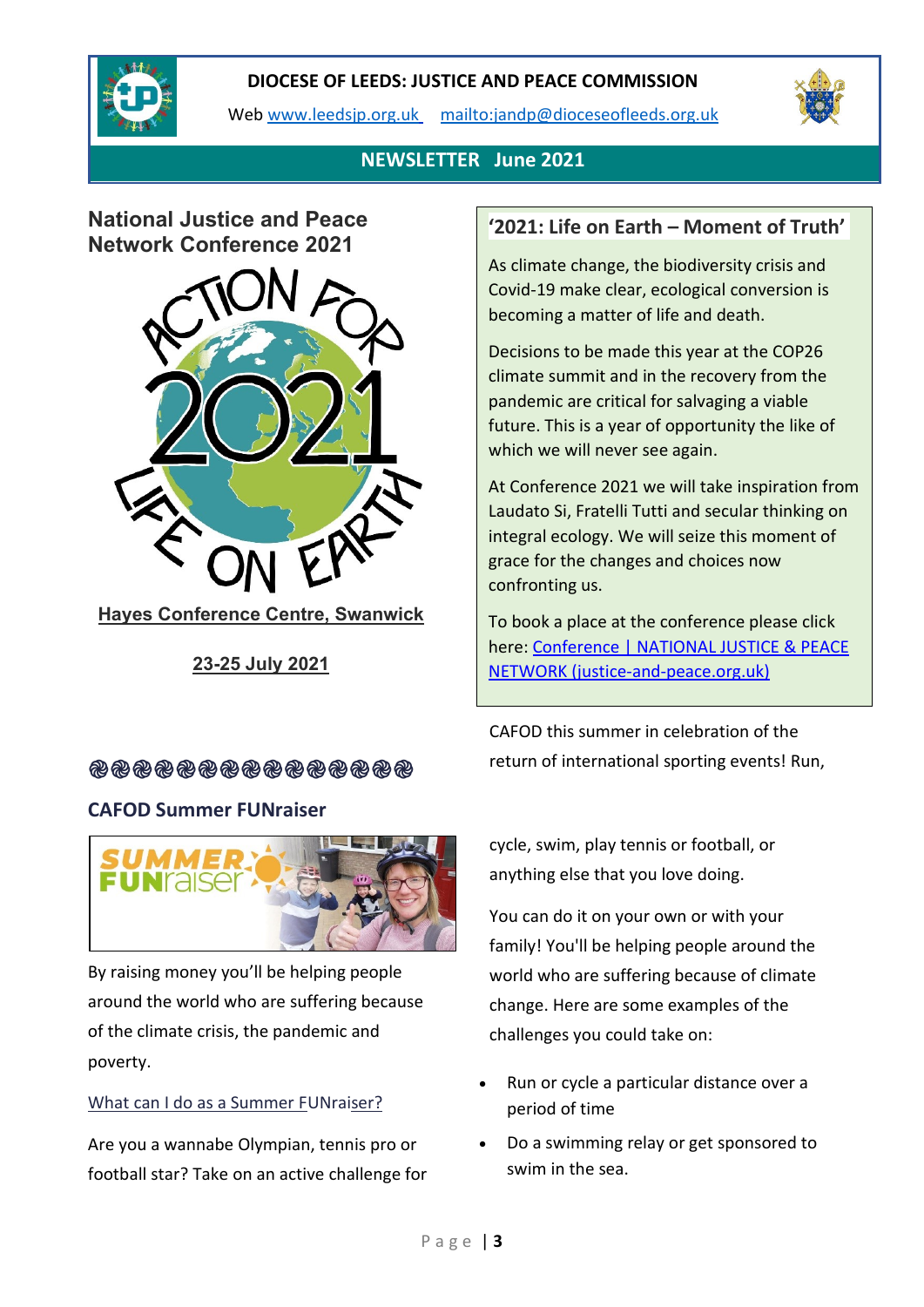

Web [www.leedsjp.org.uk](http://www.leedsjp.org.uk/) <mailto:jandp@dioceseofleeds.org.uk>



## **NEWSLETTER June 2021**

• Play a tennis marathon on holiday or get sponsored per penalty shot playing football.

## **BISHOPS URGE GOVERNMENT TO RETHINK IMMIGRATION PLAN**

*The Catholic Universe, 15th May 2021*

The Catholic bishops of England, Wales and Scotland have told the British Government that it must rethink its New Plan for Immigration, as they warn it will provide a 'charter for trafficking'.

In a letter to Home Secretary Priti Patel, Bishop William Kenney CP, a member of the Santa Marta Group, strongly encourages the Government to refocus its response so that it provides support for victims, instead of criminalising them.

Whilst welcoming the Government's commitment to ensuring that police and courts have the necessary powers to bring perpetrators of modern slavery to justice, while giving victims the support they need to rebuild their lives, Bishop Kenney expresses serious reservations over elements of the new immigration plan.

'The policy statement makes extensive reference to abuse of protection mechanisms, placing disproportionate emphasis on a very small number of cases and proposing more restrictive criteria for

support, while overlooking the genuine failings in the UK's response to trafficking and modern slavery,' he writes on behalf of the Santa Marta Group.



'The reality is that a significant proportion of victims are never identified, most of those who are do not receive adequate support, and prosecutions of criminals responsible for exploitation are extremely rare.'

Bishop Kenney strongly encourages the Government to modify its approach to prioritise three key elements: an effective National Referral Mechanism that efficiently identifies and supports victims; consistent recognition that modern slavery is not an immigration offence; and focus on pursuing perpetrators, not criminalising victims.

'The introduction of new barriers to entering and seeking asylum in the UK risks pushing more people into the hands of traffickers,' writes Bishop Kenney. 'Across the world it has been consistently demonstrated that policies criminalising those seeking sanctuary and introducing new border security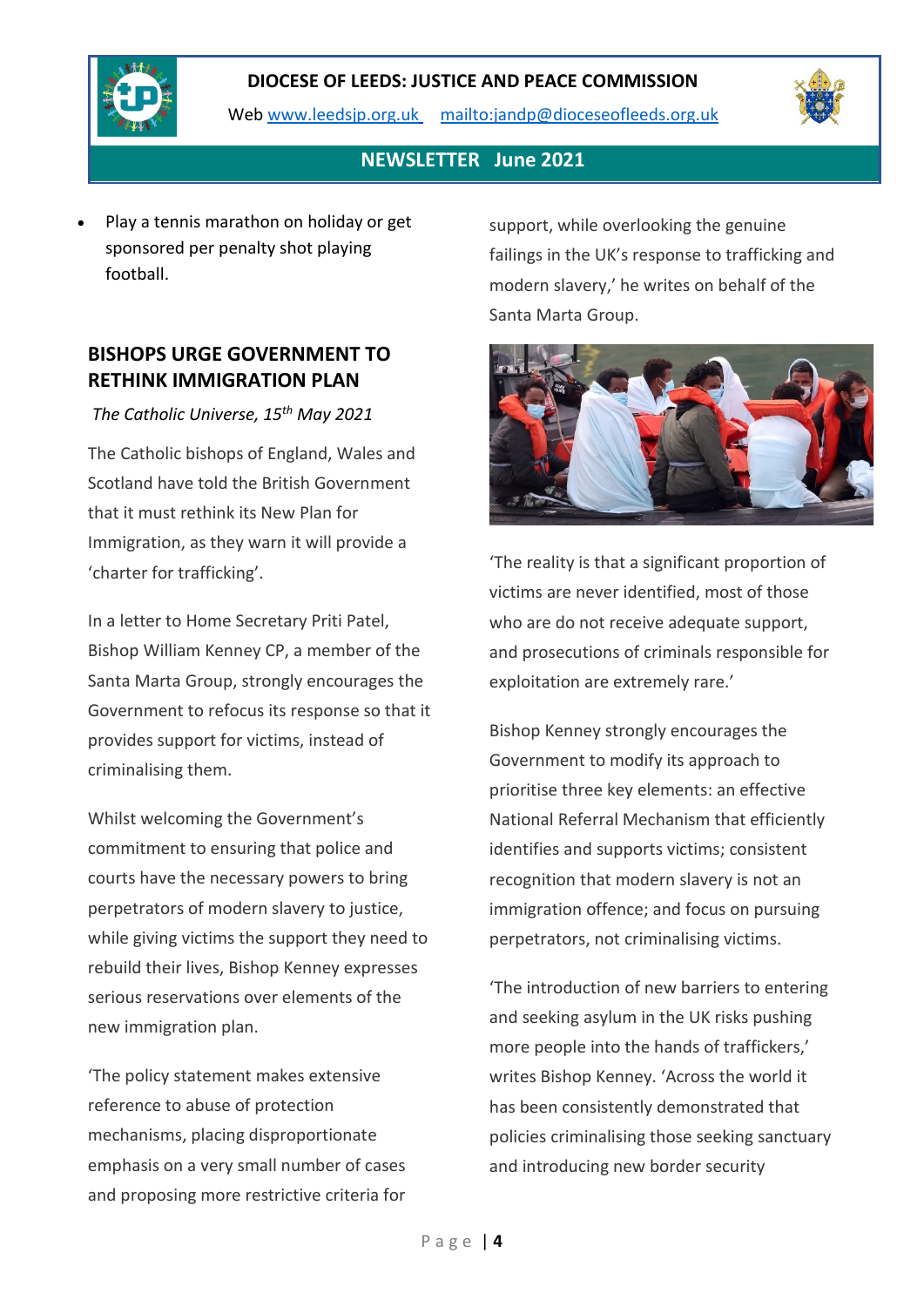

Web [www.leedsjp.org.uk](http://www.leedsjp.org.uk/) <mailto:jandp@dioceseofleeds.org.uk>



### **NEWSLETTER June 2021**

measures do not save lives but are simply a charter for trafficking.'

In a separate joint letter to Ms Patel, Bishop Paul McAleenan, the Catholic Bishops' Conference of England and Wales' Lead Bishop for Migrants and Refugees, and Bishop William Nolan, Chair of the Scottish Bishops' Commission for Justice and Peace, also warn that 'tougher border security and a less generous asylum system' will 'risk driving more people into the hands of criminals'.

'We believe in tackling trafficking through combining a strong response to organised crime, with the opening of more safe and legal routes to sanctuary, while ensuring that victims are never criminalised,' they write.

'How we respond to those in need has profound implications for our society. We must keep in mind that welcoming successive generations of refugees has greatly enriched our communities.

'It is therefore imperative that we continue to make room for people who seek safety and a home among us in the UK.'

In their letter, the bishops also call for clear resettlement targets and proper support for civil society groups welcoming refugees through community sponsorship.

'Creating arbitrary divisions based on people's method of entry will have profound implications for those who need our support most,' the bishops write.

'We know that many families and individuals have no choice in the route that they take and to penalise them on this basis dangerously undermines the principle of asylum. We oppose any move to treat differently those forced to risk their lives or make difficult journeys to reach safety and those who are selected for organised resettlement routes.'

Highlighting Pope Francis' call for Catholic communities to host refugee families, the bishops note that 'parishes across the UK have been at the forefront of welcoming people through Community Sponsorship'.

Whilst being encouraged by the Government's commitment to a new UK Resettlement Scheme and ensuring that more people can enter through the Community Sponsorship route, the bishops also warn that 'the impact will be limited without ambitious targets or proper support for civil society groups'.

They urge the Government to incorporate these into resettlement policy as it is developed.

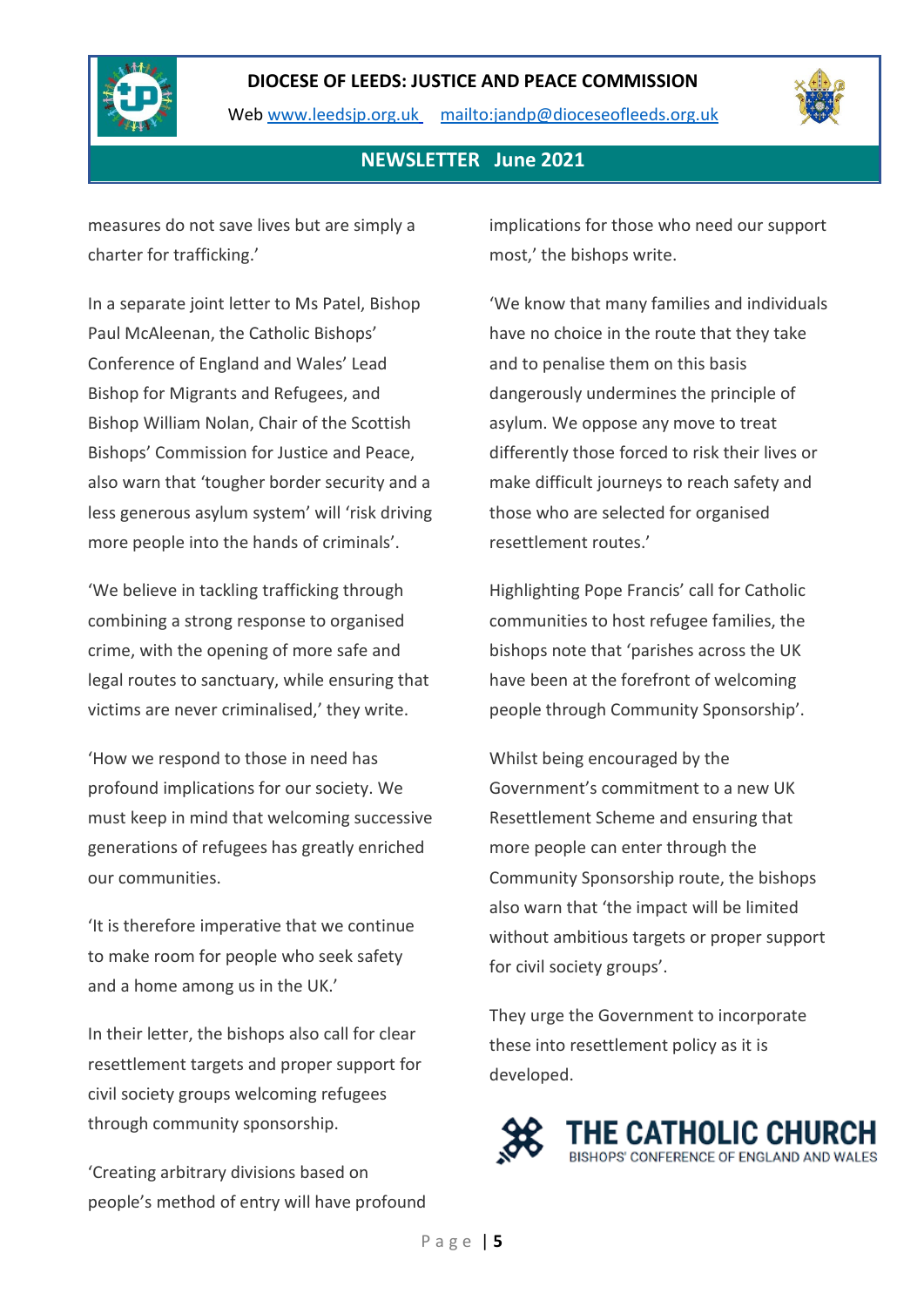

Web [www.leedsjp.org.uk](http://www.leedsjp.org.uk/) <mailto:jandp@dioceseofleeds.org.uk>



## **NEWSLETTER June 2021**

# **LEEDS DIOCESAN J&P RESPONSE TO THE GOVERNMENT'S 'NEW PLAN FOR IMMIGRATION'**

Recently the Commission wrote to the Home Secretary expressing concerns over the Immigration Plan:

#### *Dear Home Secretary,*

*The Justice and Peace Commission of the Catholic Diocese of Leeds is alarmed by the proposals for asylum seekers as outlined in the Government's New Plan for Immigration, which we consider to be unfair and arbitrary.*

*The major points we object to are:*

 *1. Any Asylum Seeker arriving outside a Government resettlement programme, will be treated as an illegal migrant. They will never be given indefinite leave to remain and it is assumed they will leave at some point.*

*This disregards the often perilous situations people have fled, is likely to separate families, and is contrary to the United Nations Universal Declaration of Human Rights: that everyone has the right to seek and to enjoy in other countries asylum from persecution.*

*2. Asylum Seekers will be housed in camps or barracks separate from the community.*

*This is poor practice leading many to depression, self-harm and suicide. It also isolates asylum seekers from our communities. Through our parishes and community organisations, our Catholic community has welcomed and supported many asylum seekers,* 

*valuing the subsequent friendships, and supporting people through the harsh regime of destitution and no recourse to public funds.*

*3. The proposals state that to speed up court cases only predetermined reports and evidence should be used by agreed parties.*

*This does not allow for the submission of new evidence or reports and does not specify who 'the parties' are. We know of cases where the Home Office has used discredited or out of date reports. This would leave no possibility to challenge them.*

*4. The Government states anyone not disclosing all the facts of their case immediately will be deemed not credible. Yet we know that disclosing issues of sexuality, rape or torture can be extremely traumatising and often people feel unable to do so in the initial stages. This is especially true in what is often a hostile environment and instead people rely on other facts about their case in the hope that it will be enough before they disclose the full extent of their difficulties.*

*It is a flawed approach which makes sweeping assumptions about people's ability to relate difficult and disturbing information. Often people are fearful that the same prejudices that faced at home might be present here.*

*These proposals demonise and stigmatise vulnerable people, appear to be motivated by a lack of compassion and generosity, and are contrary to Catholic social teaching. We therefore urge you to abandon them.*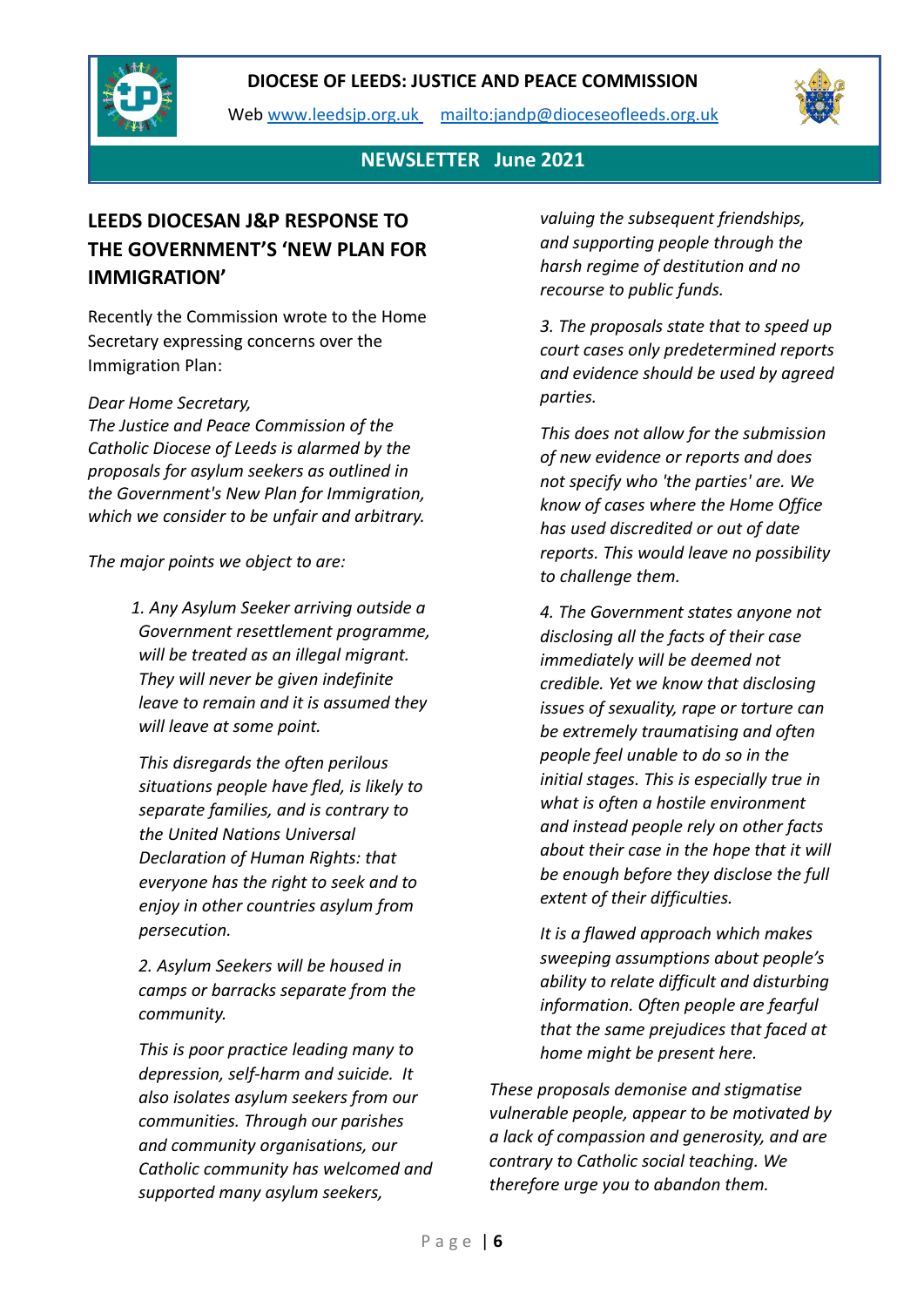

Web [www.leedsjp.org.uk](http://www.leedsjp.org.uk/) <mailto:jandp@dioceseofleeds.org.uk>



## **NEWSLETTER June 2021**

### **SEASON OF CREATION 2021**

The Season of Creation in the Church's year runs from **01 September** (the World Day of Prayer for the Care of Creation) through to the feast of St Francis of Assisi on **04 October**. This period is also celebrated in a similar style in several other denominations.

This year the theme is 'A home for all? Renewing the Oikos of God'.

The Rev. Dr. Chad Rimmer, Chair of the Ecumenical Season of Creation Steering Committee and Program Executive for Lutheran Theology and Practice for the Lutheran World Federation, encouraged all Christians to use the season to take action and to truly create a home for all of creation. "The Season of Creation theme focuses on the fact that the Earth belongs to God, and each beloved creature belongs to this common home (Psalm 24:1). The Greek word for 'home' is oikos. By rooting our theme in the concept of home, we point to the integral web of relationships that sustain the wellbeing of the Earth.

"We have to ensure a just home for all creatures for life on our planet to thrive, and that requires ecological, economic and technological solutions that are rooted in a faithful vision of justice for the dignity of every creature.

The Commission is planning two online liturgies – one at the beginning and one at the end of the season.

# **Clear Running Water?**

An hour of reflection and prayer to recognise God's presence in the beauty of Creation and a call to harness the energy of the Holy Spirit to live more sustainably within our Common Home and to encourage others to do the same.



**Tuesday 7th September 2021 @ 7:30pm Register via Eventbrite to receive a link: <https://tinyurl.com/leedsjpcreation1>**